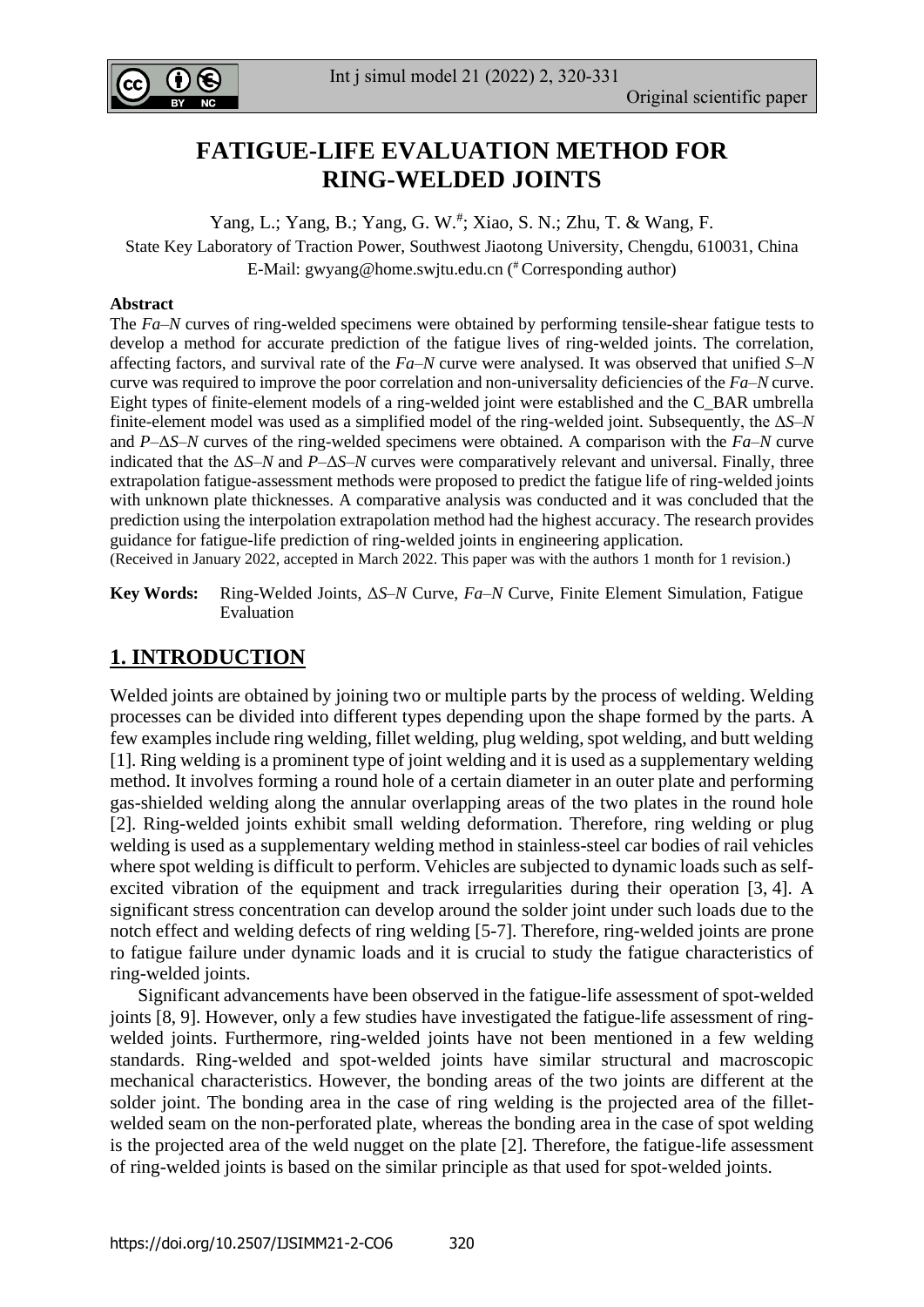Baek et al. [10] investigated the welding residual stress generated by thermal cycling during plug/ring welding through a nonlinear finite-element analysis and an experimental drilling method. Additionally, they obtained the modified Goodman equation, stress amplitude  $(\sigma_a)_R$ , and  $(\sigma_a)_R$ –fatigue life  $(N_f)$  curves for the ring-welded joints. Wen [2] proposed a method to predict the fatigue lives of ring-welded joints based on the theory of fracture mechanics. Subsequently, Liu [11] calculated the structural stress in a ring-welded joint using the damage rules of the weld toe and provided a simplified method to calculate the fatigue-crack growth life. Shang [12] observed that when the beam element model with section properties was used to simulate a ring-welded joint, the error was small and it satisfied the accuracy requirements. Wang [13] observed that the failure of these joints was caused by a fatigue failure at the weld nugget and obtained the *S–N* curves of ring-welded joints under tension and shear loads. Yang et al. [14] optimized a ring-welding *S–N* curve using the quasi-Newton method and demonstrated that the correlation coefficient of the *S–N* curve was not dependent upon the hole diameter or plate thickness. Additionally, researchers have performed numerical investigations on the process of ring welding [15], and the temperature and residual stress fields in ring-welded joints [16]. Furthermore, research has been conducted to analyse the microstructures and mechanical properties of ring-welded joints [17], and examine the evolution of corrosion cracking of ring-welded joints [18].

The abovementioned studies have significantly contributed to the development of a calculation method for the residual stress, load amplitude–life (*Fa–N*) curve, fatigue-crack growth, finite-element simulation, and stress–life (*S–N*) curve under tensile shear load of ringwelded joints. However, the *Fa–N* curves vary with the input parameters, i.e., load mode, plate thickness, and weld nugget diameter in the experiments. The process is time-consuming, laborious, and uneconomical if the experimental research is performed for each form, thus limiting the engineering application of ring-welded joints [8]. At present, the research conducted on the fatigue-life characteristics of ring-welded joints and fatigue-assessment methods is inadequate. Therefore, it is crucial to compare the *Fa–N* and *S–N* curves of ringwelded joints with that of different survival rates to obtain a universal fatigue-life evaluation method for ring welding which is convenient for predicting the fatigue life of ring-welded structures.

In the present study, the *Fa–N* curve for ring-welded joints was obtained through tensileshear fatigue tests. The stress range–life  $(\Delta S-N)$  curve of the ring-welded specimens was obtained based on the equivalent structural stress method and the C\_BAR umbrella finiteelement model. The affecting factors and applicability of the two curves were compared and analysed to obtain a universal fatigue-life prediction curve. Finally, an extrapolation fatigueassessment method with engineering significance for ring-welded joints was developed.

# **2. RING-WELDING RESEARCH METHOD**

### **2.1** *Fa–N* **curve of ring-welded joint**

In this study, tensile-shear fatigue tests were performed on ring-welded specimens to determine the fatigue lives of ring-welded joints. SUS301L was selected as the material for the specimens because it is commonly used to manufacture rail vehicles. Some welding processes of stainlesssteel car bodies of rail vehicles consists of ring-welded joints. The tests were performed using a Swiss RUMUL high-frequency fatigue tester. The loading frequency gradually decreased with crack propagation in the specimens and the frequency range was  $60 - 90$  Hz. A photograph and the schematic of the ring-welded specimen and test fixture are shown in Fig. 1. An auxiliary plate was welded at the edge of the clamped specimen to ensure a uniform clamping thickness and force on the welded joint. This was performed to prevent loading eccentricity due to the different thicknesses of the specimens during the test. The parameters of the specimens are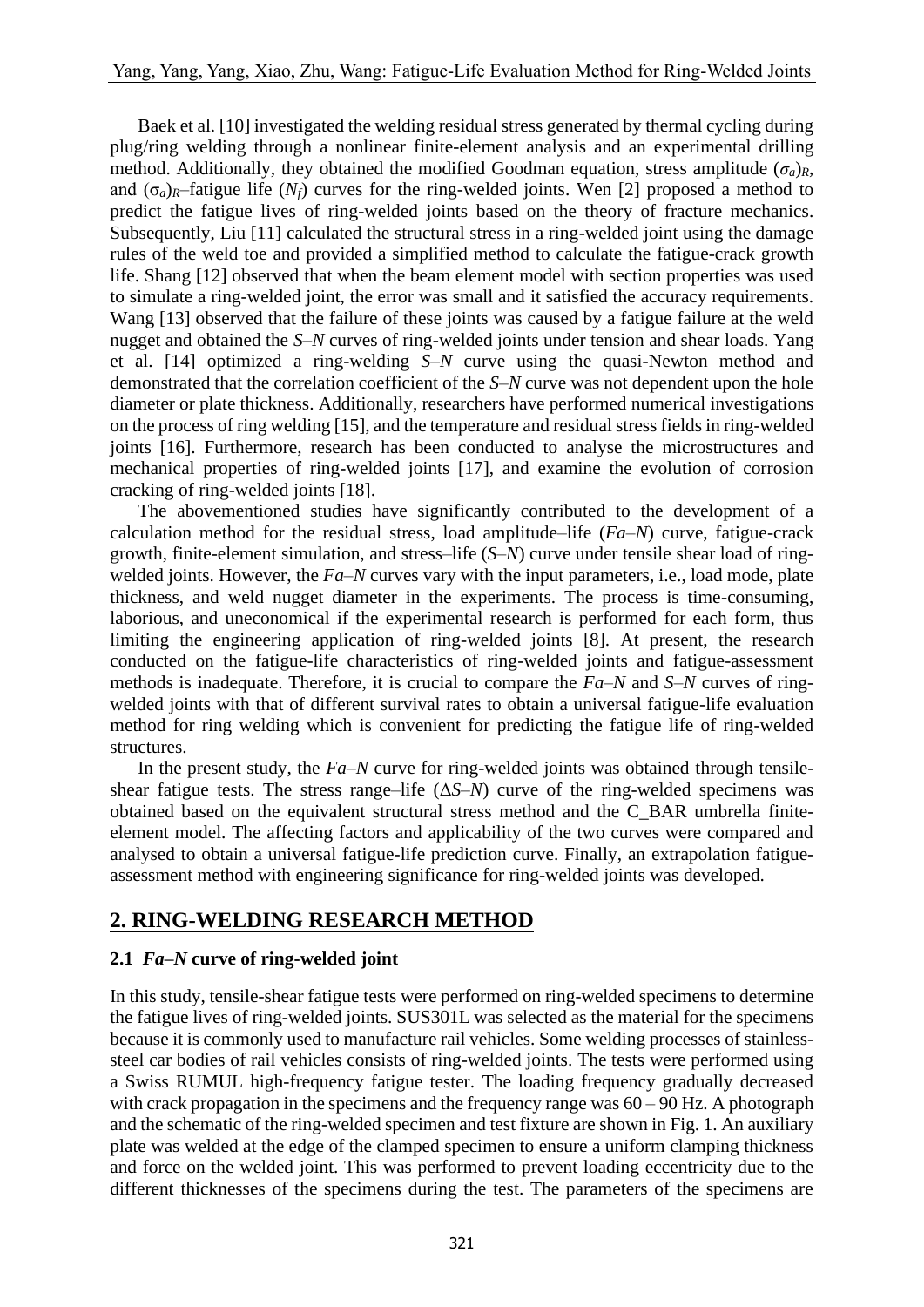presented in Table I. The fracture life of the specimen recorded by the fatigue tester was regarded as the fatigue life.

| <b>Type</b> | $t_1$ (mm)<br>(perforated plate) | $t_2$ (mm)     | $l$ (mm) | $\boldsymbol{\varPhi}$ (mm) | $W$ (mm) | Load ratio $R$ | Number of<br>specimens |
|-------------|----------------------------------|----------------|----------|-----------------------------|----------|----------------|------------------------|
|             | 5                                | 8              | 75       | 25                          | 75       | 0.1            | 22                     |
| $\mathbf A$ | 5                                | 8              | 75       | 25                          | 75       | 0.5            | 3                      |
|             | 1.5                              | $\overline{2}$ | 40       | 14                          | 40       | 0.1            | 24                     |
| B           | 1.5                              | 2              | 40       | 14                          | 40       | 0.5            | 6                      |
| $\mathbf C$ | 4                                | $\overline{c}$ | 60       | 20                          | 60       | 0.1            | 16                     |
|             | 4                                | 2              | 60       | 20                          | 60       | 0.3            | $\overline{4}$         |
|             | 4                                | $\mathfrak{D}$ | 60       | 20                          | 60       | 0.5            | 6                      |
| D           | 2                                | 1.5            | 40       | 12                          | 40       | 0.1            | 10                     |
|             | 2                                | 1.5            | 40       | 12                          | 40       | 0.5            | 6                      |
|             | 2                                | 1.5            | 40       | 14                          | 40       | 0.1            | 25                     |
| E           | 2                                | 1.5            | 40       | 14                          | 40       | 0.5            | 6                      |
| F           | 3                                | 4              | 40       | 14                          | 40       | 0.1            | 23                     |
|             | 3                                | 4              | 40       | 14                          | 40       | 0.5            | 3                      |

Table I: Geometric parameters and load ratios of the ring-welded specimens.



Figure 1: Photograph and schematic of the ring-welded specimen and test fixture.

Cracks were observed in the fractured specimens. The two plates of the specimens cracked under a high load as shown in Fig. 2 a. The cracks originated from the weld nugget and expanded to both sides of the base metal. In contrast, the specimens only exhibited cracks on the perforated plate under a low load, as shown in Fig. 2 b. These cracks originated from the weld nugget and expanded to both sides of the base metal.



Figure 2: a) Fatigue crack under a high load (*t*: 4 + 2 mm, Ф20 mm), b) fatigue crack under a low load (*t*: 2 + 1.5 mm, Ф14 mm), c) fractured specimen under a high load (*t*: 5 + 8 mm, Ф25 mm).

The *Fa–N* curves of the ring-welded specimens were constructed according to the test loads and tensile-shear fatigue lives of the specimens as shown in Fig. 3. The data were highly dispersed and the curves exhibited a weak correlation after distinguishing the plate thickness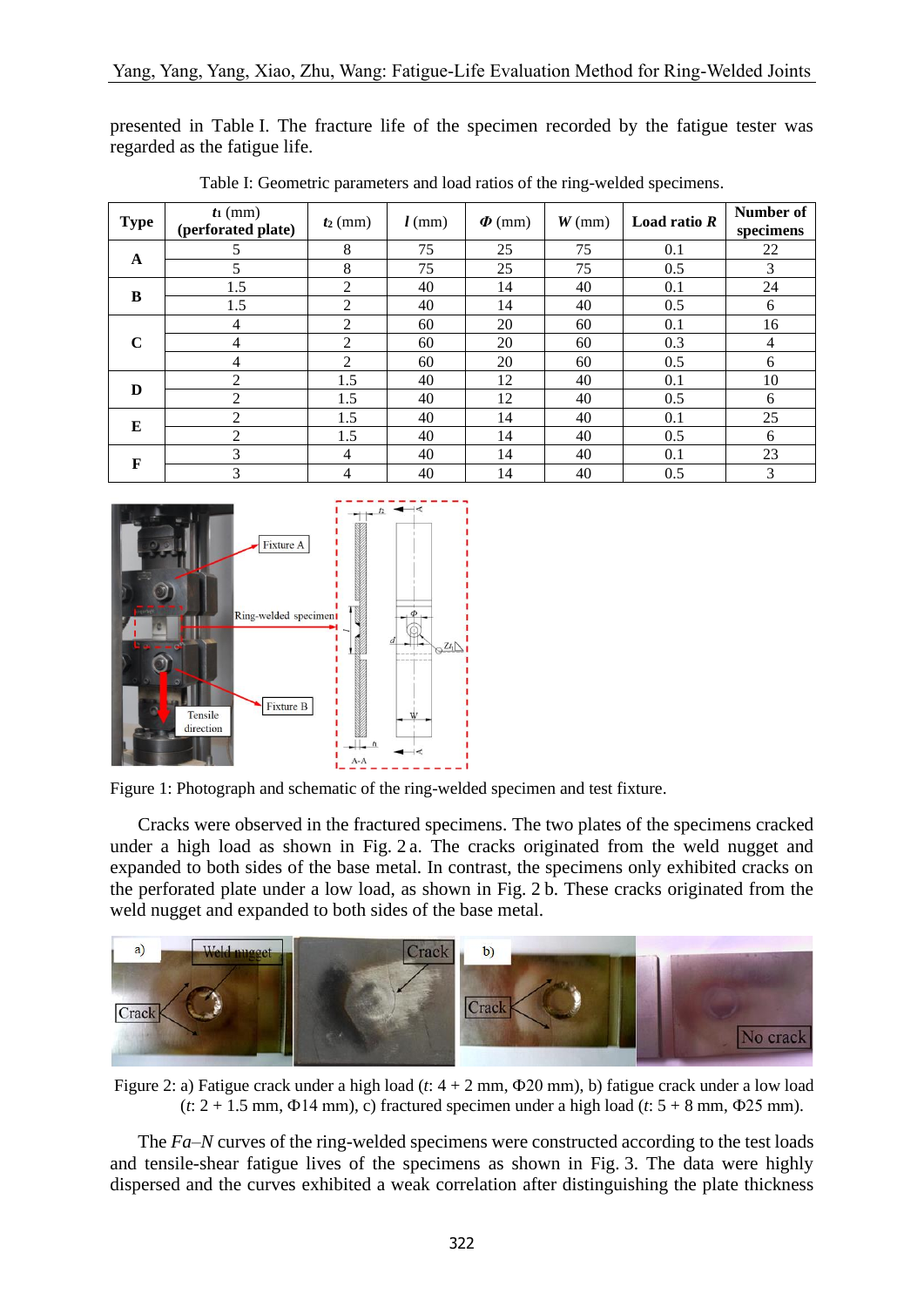(*t*), weld-nugget diameter (*Ф*), load ratio (*R*), and the perforated plate. The square of the correlation coefficient  $(R^2)$  for the overall  $Fa-N$  curve was 0.1426, indicating that the correlation between *Fa* and *N* for the ring welding was weak. Therefore, the *Fa-N* curve fitted appropriately only for the ring-welded joints with the same structure. When predicting the fatigue lives of different ring-welded joints, fatigue tests had to be performed for each structure.



Figure 3: *Fa–N* curves.

### **2.2 Factors affecting the** *Fa–N* **curve**

The comparison between the *Fa–N* curves is presented in Table II. A comparison between the deviation of Type II and Type I demonstrated that *Ф* and the choice of the perforated plate had the least effect on the *Fa–N* curve, which was followed by *R* and *t*. A comparison of the deviation of Type III and Type I demonstrated that *t* and the choice of the perforated plate were least affected by the parameters, followed by *Ф* and *R*. The analysis demonstrated that different ring-welded structures had different *Fa–N* curves. The *Fa–N* curves under the same set of parameters exhibited a good correlation and the curves under different parameters exhibited significant deviation. Therefore, it is necessary to individually perform fatigue tests for each structure while using the *Fa–N* curves to evaluate the fatigue of ring-welded joints. This exhibited a lack of universal applicability of the *Fa–N* curves.

| Influencing<br>parameter            | <b>Type</b>                  | $Fa-N$ curve:<br>$\left  \lg(Fa) = a \times \lg(N) \right $<br>$+ b$ |   |       | <b>Deviation from the</b><br>overall <i>Fa-N</i> curve<br>(% ) |            |                  | <b>Deviation of Type II</b><br>relative to Type I $(\%)$ |           |              | <b>Deviation of Type III</b><br>relative to type I $(\%)$ |                                |              |
|-------------------------------------|------------------------------|----------------------------------------------------------------------|---|-------|----------------------------------------------------------------|------------|------------------|----------------------------------------------------------|-----------|--------------|-----------------------------------------------------------|--------------------------------|--------------|
|                                     |                              | $\bm{A}$                                                             | b | $R^2$ | $\Delta a$                                                     | $\Delta b$ | $\Delta R^2$     | $\Delta a$                                               | Δb        | $\Delta R^2$ | $\Delta a$                                                | $\Delta b$                     | $\Delta R^2$ |
|                                     | Type I                       | $-0.26$ 4.75                                                         |   | 0.94  | 45.58                                                          | 5.23       | 556.10           | $-11.69$                                                 | 1.17      | $-42.89$     | $-3.58$                                                   | $-1.56$                        | $-4.35$      |
| t                                   | Type II $-0.23$ 4.69         |                                                                      |   | 0.53  | 28.57                                                          | 4.00       | 274.68           |                                                          |           |              |                                                           |                                |              |
|                                     | Type III $-0.25$ 4.68 0.89   |                                                                      |   |       | 40.36                                                          | 3.59       | 527.56           |                                                          |           |              |                                                           |                                |              |
|                                     | Type I                       | $-0.26$ 4.75                                                         |   | 0.94  | 45.58                                                          | 5.23       | 556.10           | $-1.45$                                                  | $-0.67$   | $-0.09$      | $-3.91$                                                   | 0.12                           | $-35.92$     |
| $\boldsymbol{\varPhi}$              | Type II                      | $-0.25$ 4.72                                                         |   | 0.93  | 43.46                                                          | 4.52       | 555.54           |                                                          |           |              |                                                           |                                |              |
|                                     | Type III $-0.25$ [4.76] 0.60 |                                                                      |   |       | 39.88                                                          | 5.36       | 320.41           |                                                          |           |              |                                                           |                                |              |
| Load ratio                          | Type I                       | $-0.26$ 5.16 0.98                                                    |   |       | 48.11                                                          |            | 14.36 584.92     |                                                          | $ -2.28 $ | $-4.80$      |                                                           | $-40.93$   $-14.48$   $-89.10$ |              |
| R                                   | Type II $-0.25$ 5.04         |                                                                      |   | 0.93  | 39.01                                                          |            | 11.75 552.03     | $-6.14$                                                  |           |              |                                                           |                                |              |
|                                     | Type III $-0.16$ 4.41        |                                                                      |   | 0.11  | $-12.52$                                                       |            | $-2.20$ $-25.32$ |                                                          |           |              |                                                           |                                |              |
| <b>Perforated</b>                   | Type I                       | $-0.26$ 4.75 0.94                                                    |   |       | 45.58                                                          | 5.23       | 556.10           | $-5.07$                                                  | $-1.47$   | $-0.95$      | $-3.58$                                                   |                                | $-4.35$      |
|                                     | Type II                      | $-0.25$ 4.68 0.93                                                    |   |       | 38.20                                                          | 3.68       | 549.86           |                                                          |           |              |                                                           | $-1.56$                        |              |
| plate                               | Type III $ -0.25 4.68 0.89$  |                                                                      |   |       | 40.36                                                          | 3.59       | 527.56           |                                                          |           |              |                                                           |                                |              |
| Overall $Fa-N$ curve $0.1814511014$ |                              |                                                                      |   |       |                                                                |            |                  |                                                          |           |              |                                                           |                                |              |

Table II: Comparison between  $Fa-N$  curves and the squares of the correlation coefficients  $(R^2)$ .

**Overall** *Fa-N* **curve**  $-0.18$  [4.51] 0.14

*Note:* Type I implies that the affecting parameters and the other parameters remain unchanged. Type II implies that the affecting parameters change while the other parameters remain unchanged. Type III implies that the affecting parameters remain unchanged while the other parameters change.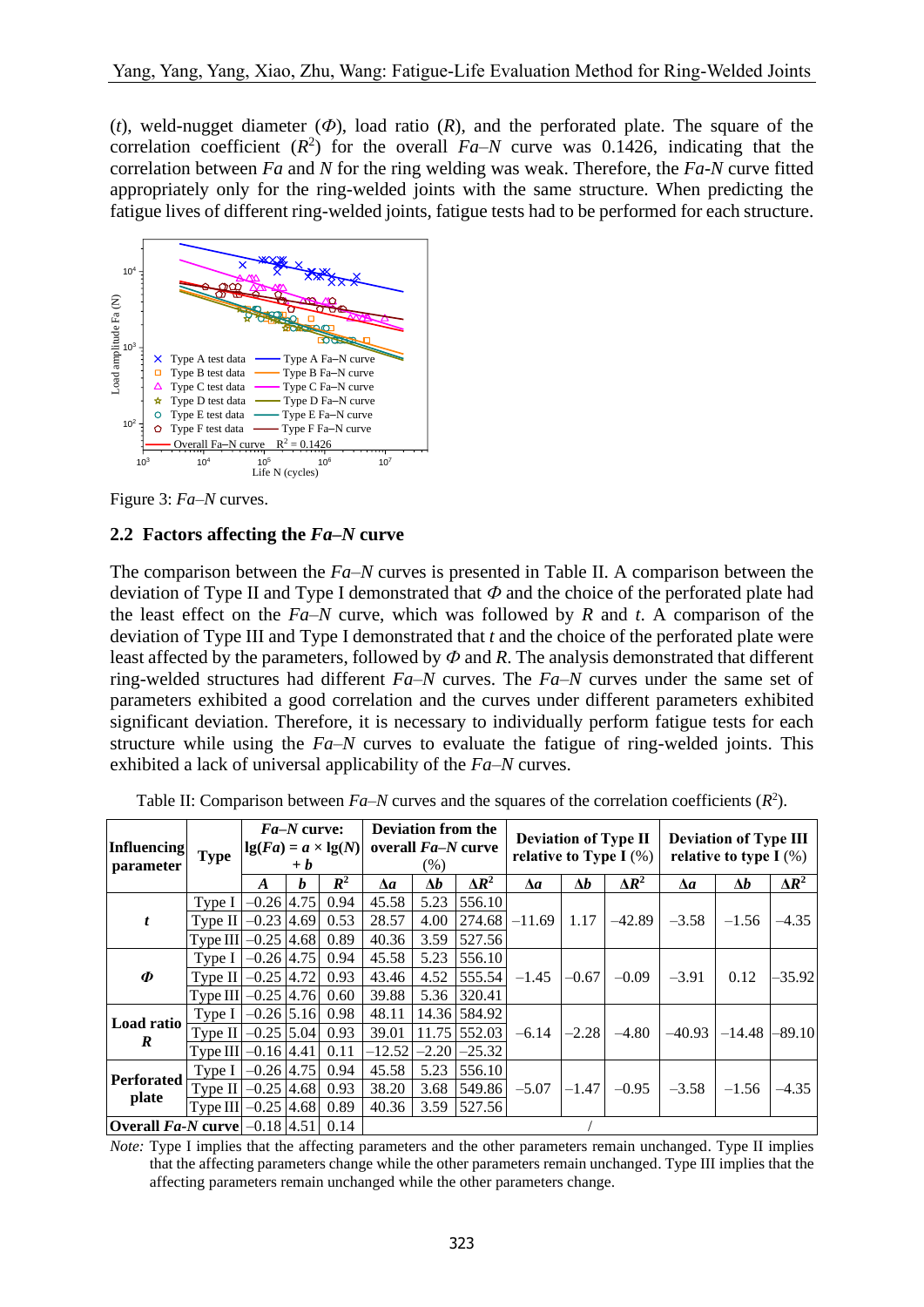## **2.3** *P***–***Fa–N* **curve of ring-welded joints**

The *Fa–N* curves can only consider the effect of the survival rate for the same ring-welded joint because the loads borne by different ring-welded joints were different. The probabilistic *Fa–N* (*P*–*Fa–N*) curves of each ring-welded joint are presented in Fig. 4. The data points recorded were included in the *Fa*–*N* curve with a 99.9 % survival rate and the dispersion of the data points was small. However, the survival rate was only meaningful for ring-welded specimens with the same structure because different structures produced different *Fa–N* and *P*–*Fa–N* curves. *Fa–N* curves and complex finite-element models are used in the fatigue analysis of ring-welded joints. However, ring-welded joints with different values of *t* and *Ф*, and additional varying parameters are present in actual engineering structures. Performing fatigue tests or finite-element modelling for each structure is time-consuming, laborious, and counterproductive. Therefore, it is crucial to simplify the ring-welding fatigue analysis method by normalizing different *Fa– N* curves, establishing a ring-welding *S–N* curve that comprehensively considers the geometric parameters and load ratios, and developing a *P*–*S–N* curve suitable for the engineering application under consideration.



Figure 4: *P*–*Fa–N* curves: a) Type A, b) Type B, c) Type C, d) Type D, e) Type E, f) Type F.

# **3. SIMULATION MODELLING AND RESULTS**

### **3.1 Simplification of the ring-welding model**

There are various models used for finite-element simulation of ring-welded joints and the main eight types are shown in Fig. 5. These models were established using HyperMesh software. The mesh size of the base metal was 2 mm and the mesh at the weld nugget was relatively fine, with a size of 0.5 mm. The load and boundary conditions were consistent with that of the test. One end of the specimen was fully constrained, while the other end was connected to the rbe2 rigid element and released the degree of freedom of the load direction. The modelling method and characteristics of each ring-welding finite-element model are presented in Table III.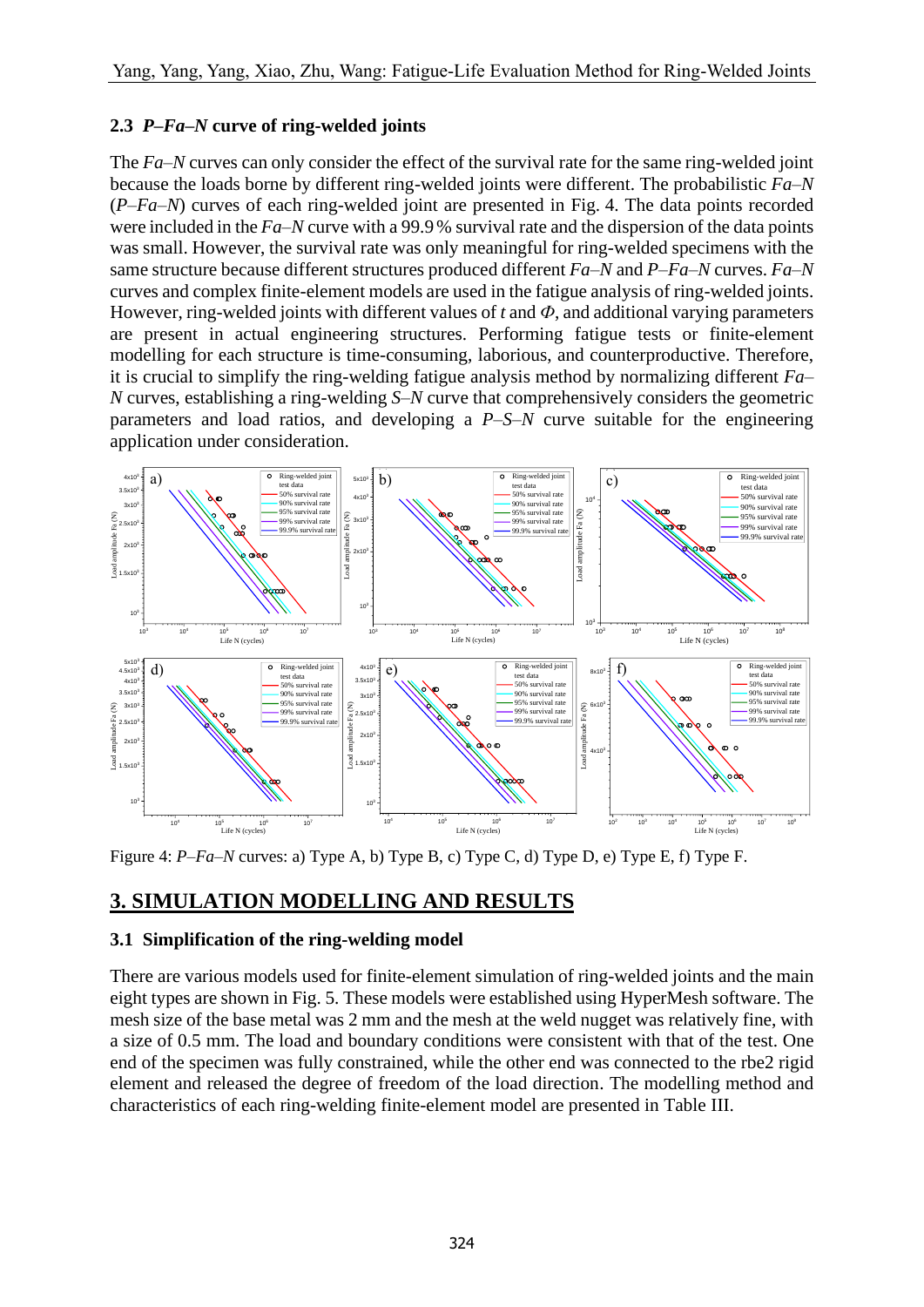| <b>Model</b> |                               | <b>Element</b> type                                                                                           | <b>Simulation</b> Modelling |                 | <b>Complexity</b><br>level |  |
|--------------|-------------------------------|---------------------------------------------------------------------------------------------------------------|-----------------------------|-----------------|----------------------------|--|
|              | <b>Base metal</b>             | Weld nugget                                                                                                   | accuracy                    | time            |                            |  |
| a            | Hexahedral<br>element (SOLID) | Hexahedral element (SOLID)                                                                                    | Highest                     | Longest         | Highest                    |  |
| b            | Shell element                 | Hexahedral element (SOLID) and shell<br>element                                                               | Moderate                    | Long            | High                       |  |
| $\mathbf c$  | Shell element                 | Shell element                                                                                                 | Moderate                    | Moderate        | Low                        |  |
| d            | Shell element                 | Elastic beam CBAR                                                                                             | High                        | <b>Shortest</b> | Lowest                     |  |
| e            | Shell element                 | Multi-elastic beam (M_CBAR) with a<br>triangular section and a fully restrained<br>multi-rigid beam (M Rigid) | High                        | Long            | Medium                     |  |
| f            | Shell element                 | Displacement-constrained multi-rigid beam<br>(M Rigid)                                                        | Moderate                    | Moderate        | Medium                     |  |
| g            | Shell element                 | Fully constrained multi-rigid beam<br>(M Rigid)                                                               | Moderate                    | Moderate        | Medium                     |  |
| h            | Shell element                 | Hexahedral element (SOLID) and flexible<br>connection element RBE3                                            | Low                         | Long            | Medium                     |  |

| Table III: Modelling method and characteristics of each ring-welding finite-element model. |  |  |
|--------------------------------------------------------------------------------------------|--|--|
|                                                                                            |  |  |



Figure 5: Conventionally used ring-welding finite-element models: a) solid model, b) solid shell model, c) shell model, d) CBAR umbrella model, e) multi-beam element model, f) rigid beam coupled articulation model, g) rigid beam coupled fully constrained model, h) surface contact model (ACM2).

Nastran software was used to simulate the ring-welded finite-element models. A comparison between the simulation results for the different models is presented in Table IV (the maximum load was 2778 N and the stress ratio was 0.1). The analysis results for the solid model in the table were considered as a benchmark and were compared with that of the results obtained for the remaining models. The solid shell and shell models were not able to construct and reflect the accurate stiffness of the weld nugget, which introduced errors in the simulation results. Hence, the simulation accuracy was moderate. The force applied by the surface contact model (ACM2) to the hexahedral element distributed on the shell element nodes was dependent upon the weighting factor assigned to the shell element nodes by RBE3. The difference in the weighting factors resulted in non-uniform force distribution to the shell elements of the upper and lower welded plates, resulting in low simulation accuracy. The C\_BAR umbrella and multibeam element models with triangular section properties accurately simulated the stiffness and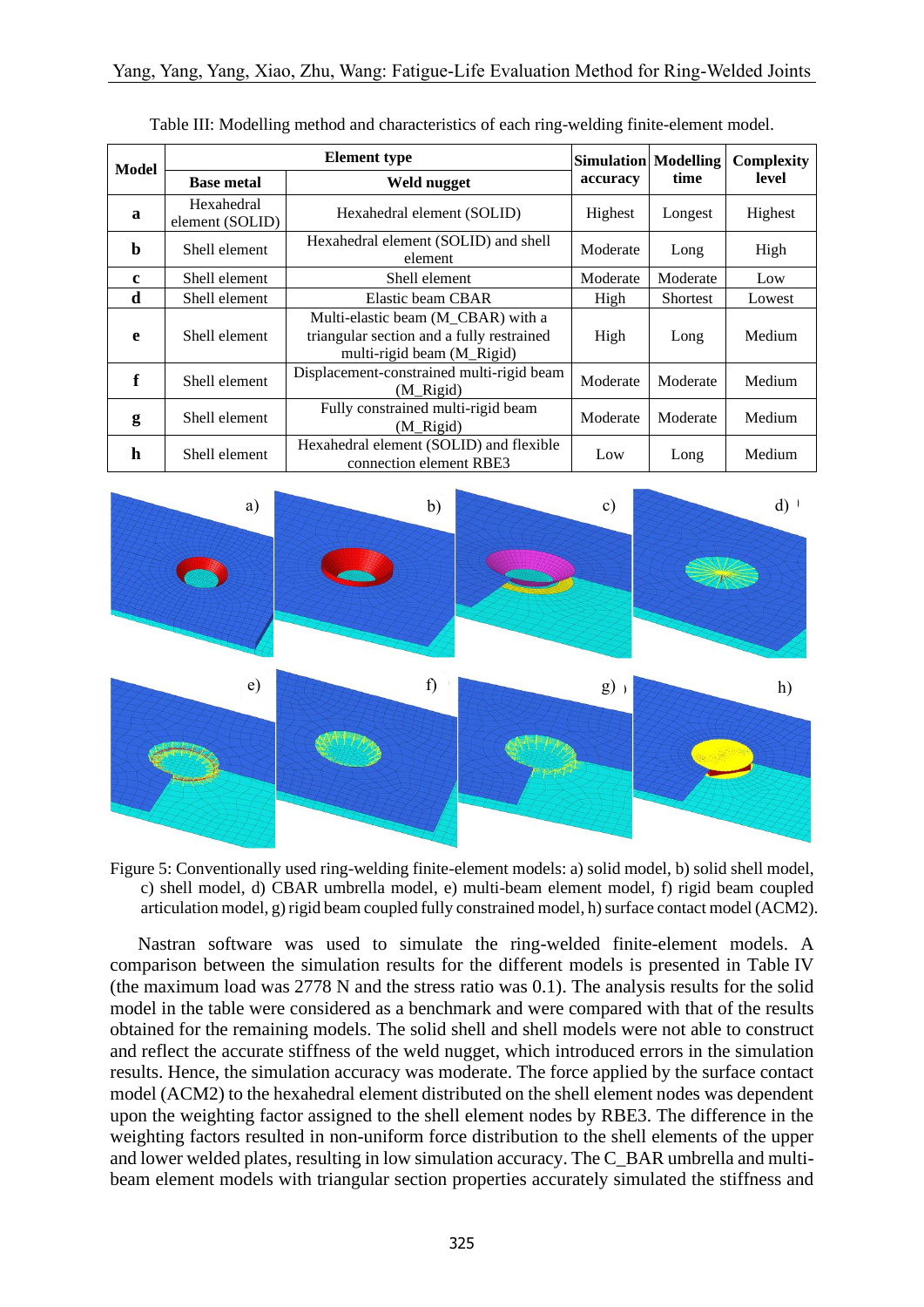vibration fatigue characteristics of the weld nugget. The rigid beam coupled articulation and coupled fully constrained model accurately simulated the stiffness of the weld area. However, the weld area was rigid, resulting in a relatively large fatigue-life error.

A comparison between the eight types of ring-welding models revealed that the C\_BAR umbrella model (single beam model) had advantages such as high simulation accuracy and short modelling time. According to the requirements of batch processing and the solution accuracy of the solder joint in engineering, the C\_BAR umbrella model (single beam model) was selected as the simplified model for the ring-welded joint in this study.

| <b>Finite-element model</b>                          | <b>Stress</b><br>amplitude<br>(MPa) | <b>Relative error</b><br>with solid<br>model $(\%)$ | <b>Fatigue</b><br>life<br>(cycle) | <b>Relative</b><br>error with<br>solid model<br>(% ) | <b>First-order</b><br>natural<br>frequency<br>(Hz) | <b>Relative</b><br>error with<br>solid model<br>(% ) |
|------------------------------------------------------|-------------------------------------|-----------------------------------------------------|-----------------------------------|------------------------------------------------------|----------------------------------------------------|------------------------------------------------------|
| Solid model                                          | 97.49                               |                                                     | 202600                            |                                                      | 151.30                                             |                                                      |
| Solid shell model                                    | 113.19                              | 16.10                                               | 256800                            | 26.75                                                | 139.80                                             | $-7.60$                                              |
| <b>Shell model</b>                                   | 115.03                              | 17.99                                               | 254000                            | 25.37                                                | 145.20                                             | $-4.03$                                              |
| <b>CBAR</b> umbrella model<br>(Single beam)          | 102.01                              | 4.64                                                | 183400                            | $-9.48$                                              | 145.40                                             | $-3.90$                                              |
| Multi-beam element model                             | 99.20                               | 1.75                                                | 246900                            | 21.87                                                | 144.50                                             | $-4.49$                                              |
| Rigid beam coupled<br>articulation model             | 98.49                               | 1.03                                                | 356000                            | 75.72                                                | 147.40                                             | $-2.58$                                              |
| <b>Rigid beam coupled fully</b><br>constrained model | 106.81                              | 9.56                                                | 274200                            | 35.34                                                | 149.50                                             | $-1.19$                                              |
| Surface contact model<br>(ACM2)                      | 113.14                              | 16.05                                               | 396200                            | 95.56                                                | 187.90                                             | 24.19                                                |

Table IV: Comparison of simulation results of ring-welding finite-element models.

### **3.2 Equivalent structural stress**

The maximum principal stress on the annular weld nugget section of the ring-welded joint was derived on the basis of the equivalent structural stress calculation method of spot welding [19] as shown in Fig. 6. The equations used to calculate the equivalent structural stress of the ringwelded joint under a tensile-shear load are as follows [13, 14].



Figure 6: Annular section of the ring weld nugget.

The moment of inertia of an annular section is expressed as:

$$
I_{y} = I_{z} = \frac{\pi(\Phi^{4} - d^{4})}{64}
$$
 (1)

$$
\tau_{\max}(F_{x3}) = \frac{8F_{x3}}{\pi(\Phi^4 - d^4)}\tag{2}
$$

$$
\tau_{\text{max}}(F_{y3}) = \frac{8F_{y3}}{\pi(\Phi^4 - d^4)}\tag{3}
$$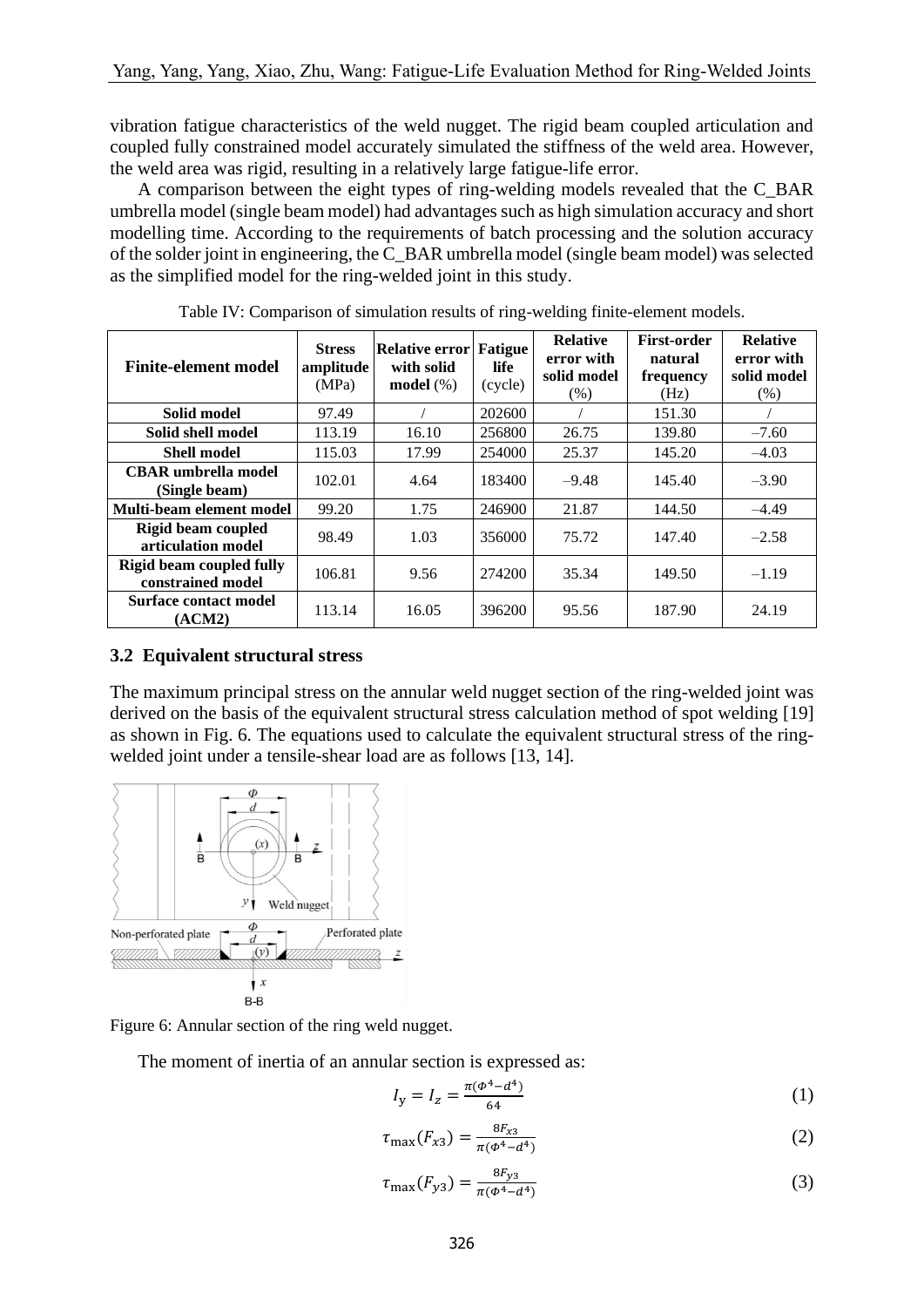When  $F_{z3} > 0$ ,

$$
\sigma(F_z) = \frac{4F_z}{\pi(\Phi^4 - d^4)}\tag{4}
$$

When  $F_{z3} \leq 0$ ,

$$
\sigma(F_{z3}) = 0 \tag{5}
$$

$$
\sigma_{\text{max}}(M_{z3}) = \frac{32M_{z3}\Phi}{\pi(\Phi^4 - d^4)}
$$
\n(6)

$$
\sigma_{\text{max}}(M_{y3}) = \frac{32M_{y3}\phi}{\pi(\phi^4 - d^4)}
$$
\n(7)

Therefore, the structural stress at the weld nugget of the ring-welded specimen can be expressed as:

$$
\tau = \tau_{\text{max}}(F_{\text{x3}})\sin^2\theta + \tau_{\text{max}}(F_{\text{y3}})\cos^2\theta \tag{8}
$$

$$
\sigma = \sigma(F_{z3}) + \sigma_{\text{max}}(M_{x3})\sin\theta - \sigma_{\text{max}}(M_{y3})\cos\theta \tag{9}
$$

$$
\sigma_{1,3} = \frac{\sigma}{2} \pm \sqrt{(\frac{\sigma}{2})^2 + \tau^2}
$$
 (10)

### **4. ANALYSIS OF SIMULATION RESULTS**

#### **4.1** *S–N* **curve of ring-welded joint**

The following steps were performed to construct the *S–N* curves of ring-welded joints. Initially, the CBAR umbrella finite-element model was developed for the ring-welded specimens mentioned in Table I. Each type of the combined loading form of *R* and the load amplitude (*Fa*) was simulated in the form of the maximum and minimum loads ( $F_{max}$  and  $F_{min}$ ) in the finiteelement model. Subsequently, the values of force and moment of the beam element obtained by the simulation were substituted into Eqs. (1) to (10) to determine the equivalent structural stress (*S*) of each ring-welded specimen. Finally, the data were fitted in a double-logarithmic coordinate system using the least-squares method by considering the equivalent structural stress range Δ*S* as the ordinate and the fatigue life *N* as the abscissa. The ring-welding Δ*S–N* curve considering the geometric parameters and load ratios was obtained as shown in Fig. 7 a. The true vs. predicted life curves are shown in Fig. 7 b.



Figure 7: Curves: a) Δ*S–N* curve of the ring-welded joint, b) true vs. predicted life curves, c) *P*–Δ*S–N* curves.

Conventionally, five times the lifespan (hereinafter referred to as "5×lifespan") is used to evaluate the *S–N* curve. If the data points are within 5×lifespan, the *S–N* curve is considered to have a high correlation [20, 21]. It can be observed from Fig. 7 b that the ring-welding data points were within the 5×lifespan. Additionally, the  $R^2$  value was significantly improved relative to the *Fa–N* curve, indicating that the structural stress range Δ*S* had a good correlation with the fatigue life *N* and the predicted life was relatively close to the true life of the test.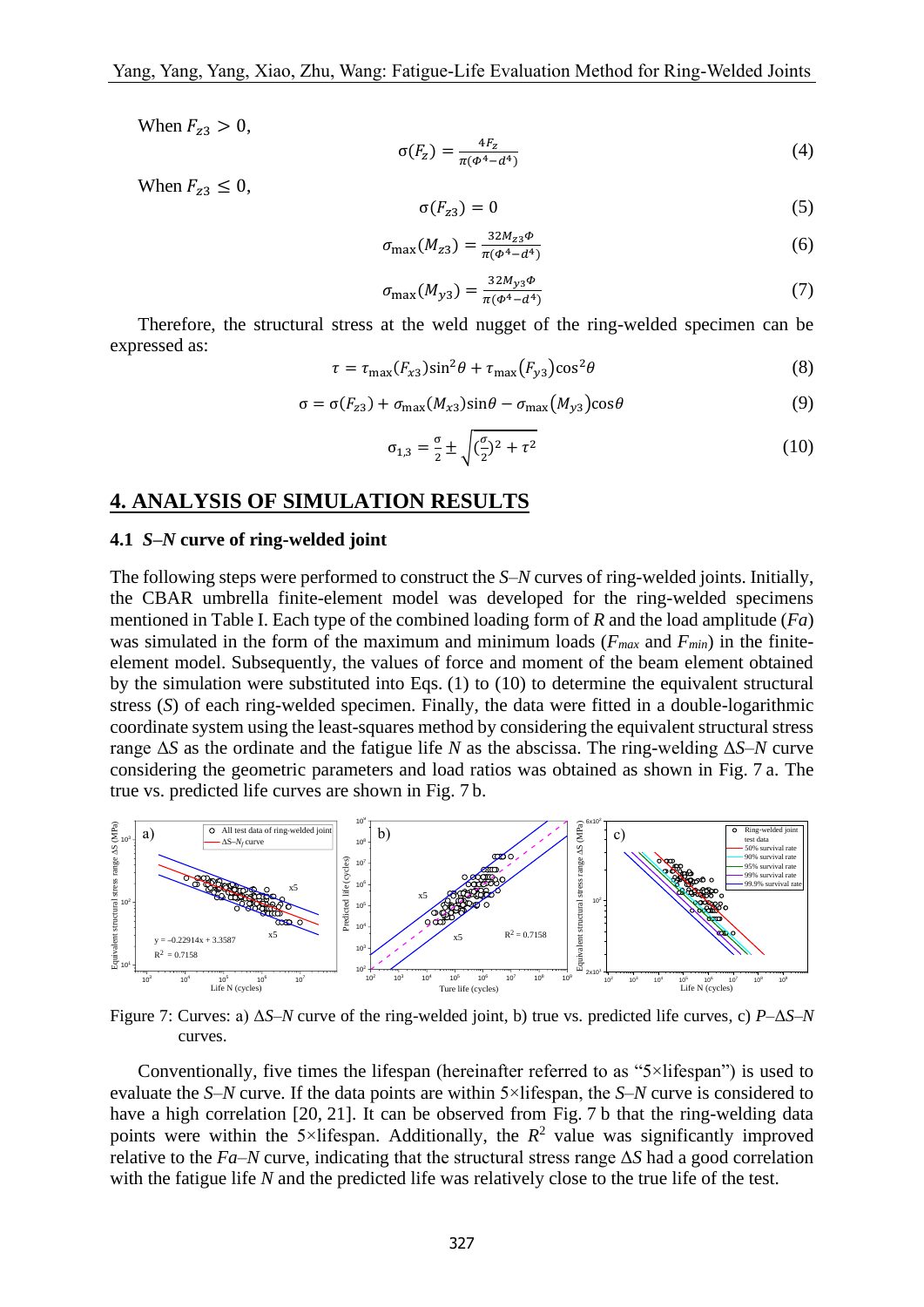### **4.2 Factors affecting the** *S–N* **curve**

The comparison results for the Δ*S–N* curves are presented in Table V. The correlation of each Δ*S–N* curve was significantly improved relative to the *Fa–N* curve as indicated by Tables II and V. A comparison between the deviations of Type II and Type I demonstrated that *Ф* and *R* had the least effect on the Δ*S–N* curve, followed by the choice of the perforated plate, while *t* had a significant effect on the Δ*S–N* curve. A comparison between the deviations of Type III and I demonstrated that *t* and the choice of the perforated plate had the least effect, followed by *R*. *Ф* had a significant effect on the Δ*S–N* curve.

It was concluded that the overall correlation of the Δ*S–N* curve was relatively good. Therefore, the overall effect of the parameters on the curve was relatively small and different ring-welded structures had approximately identical Δ*S–N* curves. The Δ*S–N* curve of the ring weld, which comprehensively considered the geometric parameters and load ratios, had a good correlation and it can be used to predict the fatigue lives of different ring-welded structures. Therefore, it can be inferred that the fatigue assessment of ring-welded structures did not require fatigue tests for each structure. Hence, the Δ*S–N* curve had a greater universal applicability compared with that of the *Fa–N* curve.

| <b>Influencing</b><br>parameter                                                                   | <b>Type</b>                | $\Delta S$ - <i>N</i> curve:<br>$lg(\Delta S) = a \times$<br>$lg(N) + b$ |   |                | <b>Deviation from the</b><br>overall $\Delta S-N$ curve<br>(% ) |            |                 | <b>Deviation of Type II</b><br>relative to Type I $(\%)$ |            |                  | <b>Deviation of Type III</b><br>relative to Type I $(\%)$ |            |                                           |
|---------------------------------------------------------------------------------------------------|----------------------------|--------------------------------------------------------------------------|---|----------------|-----------------------------------------------------------------|------------|-----------------|----------------------------------------------------------|------------|------------------|-----------------------------------------------------------|------------|-------------------------------------------|
|                                                                                                   |                            | $\bm{A}$                                                                 | b | $\mathbb{R}^2$ | $\Delta a$                                                      | $\Delta b$ | $\Delta R^2$    | Лa                                                       | $\Delta b$ | $\Delta R^2$     | $\Delta a$                                                | $\Delta b$ | $\Delta R^2$                              |
|                                                                                                   | Type I                     | $-0.26$ 3.48 0.94                                                        |   |                | 12.82                                                           | 3.49       | 30.71           | $-21.70$                                                 |            | $-7.32 - 24.40$  | $-0.82$                                                   | $-0.22$    | $-3.00$                                   |
| $\boldsymbol{t}$                                                                                  | Type II $-0.20$ 3.22 0.71  |                                                                          |   |                | $-11.66$                                                        |            | $-4.08$ $-1.19$ |                                                          |            |                  |                                                           |            |                                           |
|                                                                                                   | Type III $-0.26$ 3.47 0.91 |                                                                          |   |                | 11.90                                                           | 3.26       | 26.78           |                                                          |            |                  |                                                           |            |                                           |
|                                                                                                   | Type I                     | $-0.26$ 3.48 0.94                                                        |   |                | 12.82                                                           | 3.49       | 30.71           | 1.84                                                     | 1.07       | 0.36             |                                                           |            | $-18.57$ $\mid -5.72 \mid -23.98$         |
| Ф                                                                                                 | Type II $-0.26$ 3.51 0.94  |                                                                          |   |                | 14.90                                                           | 4.60       | 31.18           |                                                          |            |                  |                                                           |            |                                           |
|                                                                                                   | Type III                   | $-0.21$ 3.28 0.71                                                        |   |                | $-8.13$                                                         | $-2.43$    | $-0.64$         |                                                          |            |                  |                                                           |            |                                           |
|                                                                                                   | Type I                     | $-0.26$ 3.46 0.98                                                        |   |                | 14.78                                                           | 3.12       | 36.45           | $-6.14$                                                  |            |                  |                                                           |            | $-3.40$ $-4.80$ $-14.97$ $-3.35$ $-23.56$ |
| <b>Load ratio R</b> Type II $-0.25$ 3.35 0.93                                                     |                            |                                                                          |   |                | 7.73                                                            |            | $-0.39$ 29.90   |                                                          |            |                  |                                                           |            |                                           |
|                                                                                                   | Type III $-0.22$ 3.35 0.75 |                                                                          |   |                | $-2.40$                                                         | $-0.33$    | 4.30            |                                                          |            |                  |                                                           |            |                                           |
| <b>Perforated</b>                                                                                 | Type I                     | $-0.26$ 3.48 0.94                                                        |   |                | 12.82                                                           | 3.49       | 30.71           |                                                          |            | $-0.22$ $-14.44$ | $-0.82$                                                   |            | $-3.00$                                   |
|                                                                                                   | Type II                    | $-0.25$ 3.47 0.80                                                        |   |                | 7.83                                                            | 3.26       | 11.83           | $-4.42$                                                  |            |                  |                                                           | $-0.22$    |                                           |
| plate                                                                                             | Type III $-0.26$ 3.47 0.91 |                                                                          |   |                | 11.90                                                           |            | 3.26 26.78      |                                                          |            |                  |                                                           |            |                                           |
| <b>Overall <math>\Delta S-N</math> curve <math>\left[-0.23\right]3.36\left[0.72\right]</math></b> |                            |                                                                          |   |                |                                                                 |            |                 |                                                          |            |                  |                                                           |            |                                           |

Table V: Comparison between the  $\Delta S$ –*N* curves and squares of the correlation coefficients ( $R^2$ ).

# **4.3** *P***–Δ***S–N* **curves of ring-welded joints**

In contrast to the *Fa–N* curve, the Δ*S–N* curve did not consider the effect of the load and survival rate for different ring-welded joints. The *P*–Δ*S–N* curves of ring-welded joints are presented in Fig. 7 c. It can be observed that the data points were included in the Δ*S–N* curve with a 99.9 % survival rate and the dispersion of the data points was small. A comparison between Figs. 4 and 7 c demonstrated that the dispersion of the data of the *P*–Δ*S–N* curve, which considered the geometric parameters and *R*, was not significantly different from that of the *P*–*Fa–N* curve. However, the *P*–Δ*S–N* curve can be used to predict the fatigue lives of different ring-welded structures. Therefore, the fatigue assessment of ring-welded structures does not require fatigue tests for each structure and the *P*–Δ*S–N* curve had a greater universality compared with that of the *P*–*Fa–N* curve.

# **5. FATIGUE LIFE EXTRAPOLATION METHOD**

*Ф* and the choice of the perforated plate had the least effect on the *Fa–N* curve as indicated by Table II. Hence, they can be neglected. *t* had a significant effect on the *Fa–N* curve and it cannot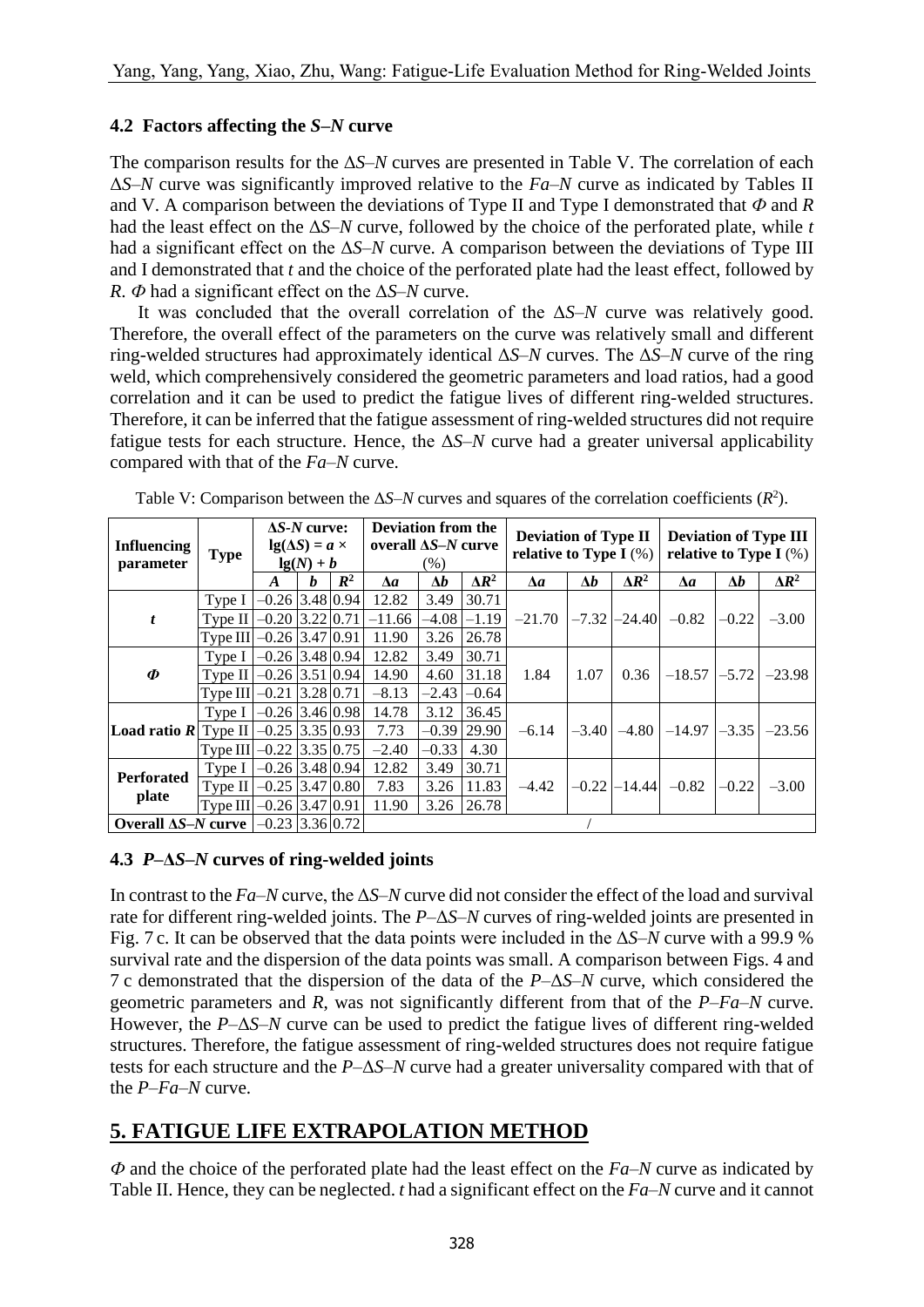be neglected. Therefore, in order to predict the fatigue life of ring-welded joints with unknown *t*, it is necessary to provide an extrapolation fatigue-assessment method to extrapolate the fatigue lives of ring-welded joints with unknown *t* values according to the test data of the existing *t* values. According to the fatigue-test data of Type B (*t*:  $1.5 + 2$  mm;  $R = 0.1$ ) and Type C ( $t$ :  $4 + 2$  mm,  $R = 0.1$ ), the following three extrapolation methods were used to extrapolate the data of  $t: 3 + 2$  mm.



Figure 8: Extrapolation curve for *t*: 3 + 2 mm: a) extrapolated *Fa–N* curves, b) extrapolated Δ*S–N* curves, c) true vs. predicted life curves (M3 extrapolation method), d) *P*–Δ*S–N* curves (M3 extrapolation method).

1) Fitting extrapolation method (M1)

The extrapolated *Fa-N* curve of unknown *t* was obtained using the existing ring-welding test data of two *t*-combinations.

2) Curve extrapolation method (M2)

According to the ring-welding *Fa–N* curve of the two existing *t*-combinations, the slope *a* and intercept *b* were linearly interpolated to obtain the slope *a* and intercept *b* of the extrapolated *Fa–N* curve of unknown *t*.

3) Interpolation extrapolation method (M3)

Considering *t* as a variable, linear interpolation was performed on the test data of the existing two *t*-combinations to obtain the data of the unknown *t*. The data obtained by linear interpolation were fitted by the least-squares method and the extrapolated *Fa–N* curve was obtained.

The *Fa–N* curves obtained using the three extrapolation methods are presented in Fig. 8 a. In the test range, the three extrapolated *Fa–N* curves of unknown *t* were located between the *Fa–N* curves of the existing *t* and the three curves exhibited differences. According to the equivalent structural stress range Δ*S* and the extrapolated fatigue life *N*, the extrapolated Δ*S–N* curves were obtained as shown in Fig. 8 b. The three extrapolated Δ*S–N* curves of unknown *t* in the test range were located between the  $\Delta S$ –*N* curves of the existing *t* and the three curves tended to converge, indicating that the Δ*S–N* curve was the result of normalizing different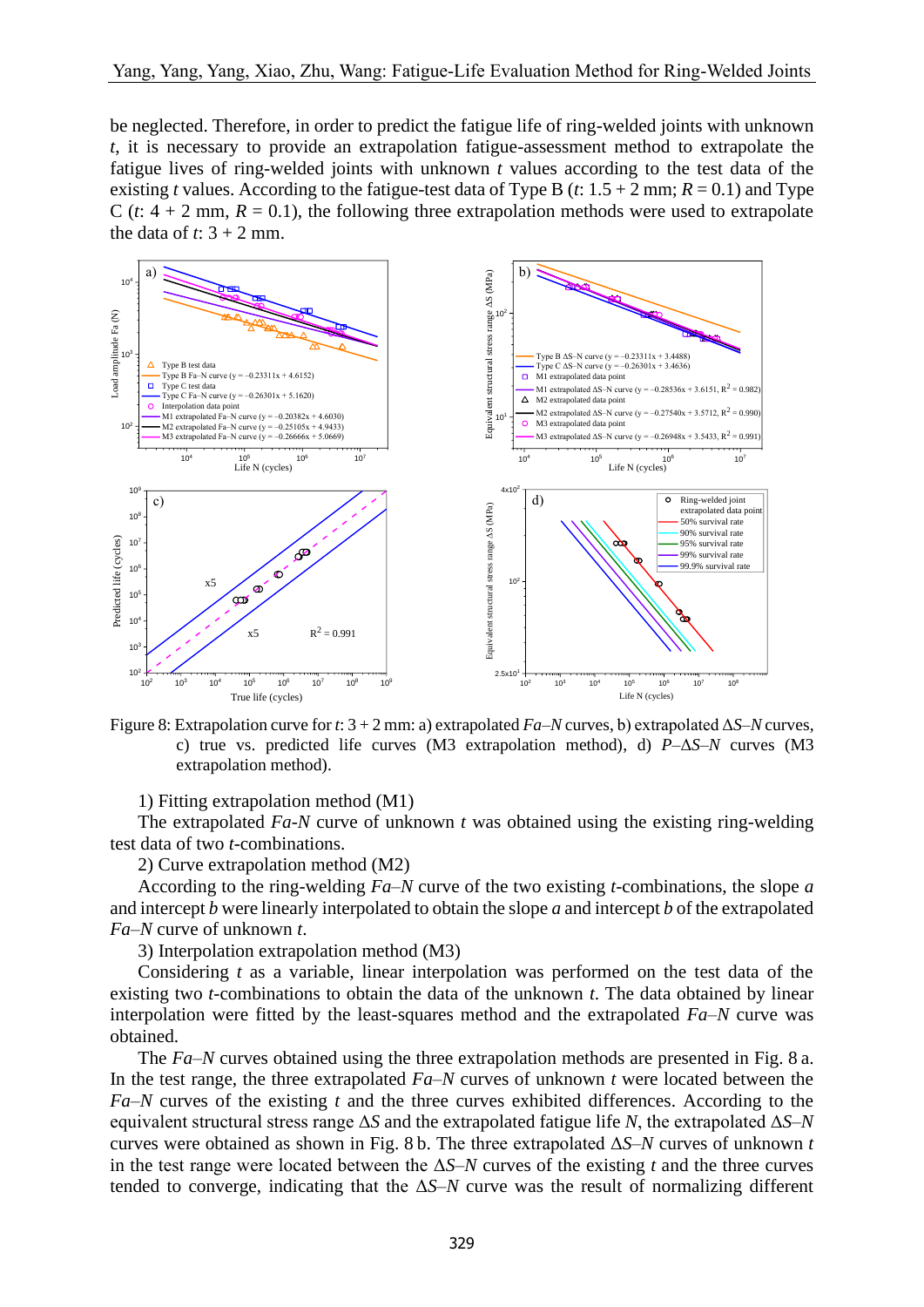*Fa–N* curves, with higher correlation and universality. A comparison of the three extrapolation methods demonstrated that the Δ*S–N* curve obtained via the M3 extrapolation method had the highest correlation, followed by M2 and then M1. The true vs. predicted life curves obtained via the M3 extrapolation method are shown in Fig. 8 c, and the *P*–Δ*S–N* curves are shown in Fig. 8 d. The data points were present within  $5 \times$  lifespan, and the  $R^2$  value was large. The data points were included in the Δ*S–N* curve with a 90 % survival rate and the dispersion of the data points was small.

In summary, the correlation of Δ*S-N* curve of ring-welded joints was better than that of *Fa-N* curve. Among the three extrapolation fatigue-assessment methods, the interpolation extrapolation method had the best effect on the fatigue life prediction of ring-welded joints, which provide guidance for engineering applications.

# **6. CONCLUSION**

Fatigue tests and finite-element simulations of a ring-welded joint were performed to obtain the  $\Delta$ *S–N* curves. Additionally, the extrapolation fatigue-assessment methods for ring welding were studied on the basis of the structural stress method. The following conclusions are obtained on the basis of the results:

1) The *Fa–N* curve of the ring-welded specimens exhibited a poor correlation and the effects of different parameters on the curve significantly varied. The curve considered only the effect of the survival rate for the same structure. Therefore, the *Fa–N* curve was not universal.

2) The C\_BAR umbrella model for the ring-welding simulation model had advantages such as high simulation accuracy and short modelling time. This model can be used as a simplified model for ring-welded joints to extract the structural stress of the weld nugget.

3) The Δ*S–N* curve of ring welding obtained via the equivalent structural stress method was  $\lg(\Delta S) = -0.22914 \lg(N) + 3.3587$ , which had a good correlation and the differences in the structures had negligible effect on the Δ*S–N* curve. The curve considered the effect of the survival rate for different ring-welded joints. Therefore, it exhibited a greater universality compared with that of the *Fa–N* curve.

4) Three extrapolation fatigue-assessment methods for ring-welded joints were proposed. A comparison indicated that the interpolation extrapolation method exhibited optimum results and can provide guidance for engineering applications.

Owing to the limited amount of test data, some of the data were dispersive and did not provide accurate solutions; therefore, supplementary experiments are needed to improve the results. In the future, the effects of residual stress on the fatigue lives of ring-welded joints should be further studied.

#### **ACKNOWLEDGEMENT**

This work was supported by the National Natural Science Foundation of China (No. 51675446), the Independent Subject of State Key Laboratory of Traction Power (2019TPL-T13).

## **REFERENCES**

- [1] Kolpakov, A. G.; Rakin, S. I. (2018). Estimation of stress concentration in a welded joint formed by explosive welding, *Journal of Applied Mechanics and Technical Physics*, Vol. 59, No. 3, 569- 575, doi[:10.1134/S0021894418030227](https://doi.org/10.1134/S0021894418030227)
- [2] Wen, M. F. (2012). *Research on Fatigue Properties and Life Prediction of Ring Welding Joints for Stainless Steel Carbody*, Southwest Jiaotong University, Chengdu (in Chinese)
- [3] Wang, Q. S.; Zhou, J. S.; Gong, D.; Wang, T. F.; Chen, J. X.; You, T. W.; Zhang, Z. F. (2020). The influence of the motor traction vibration on fatigue life of the bogie frame of the metro vehicle, *Shock and Vibration*, Vol. 2020, Paper 7385861, 11 pages, doi[:10.1155/2020/7385861](https://doi.org/10.1155/2020/7385861)